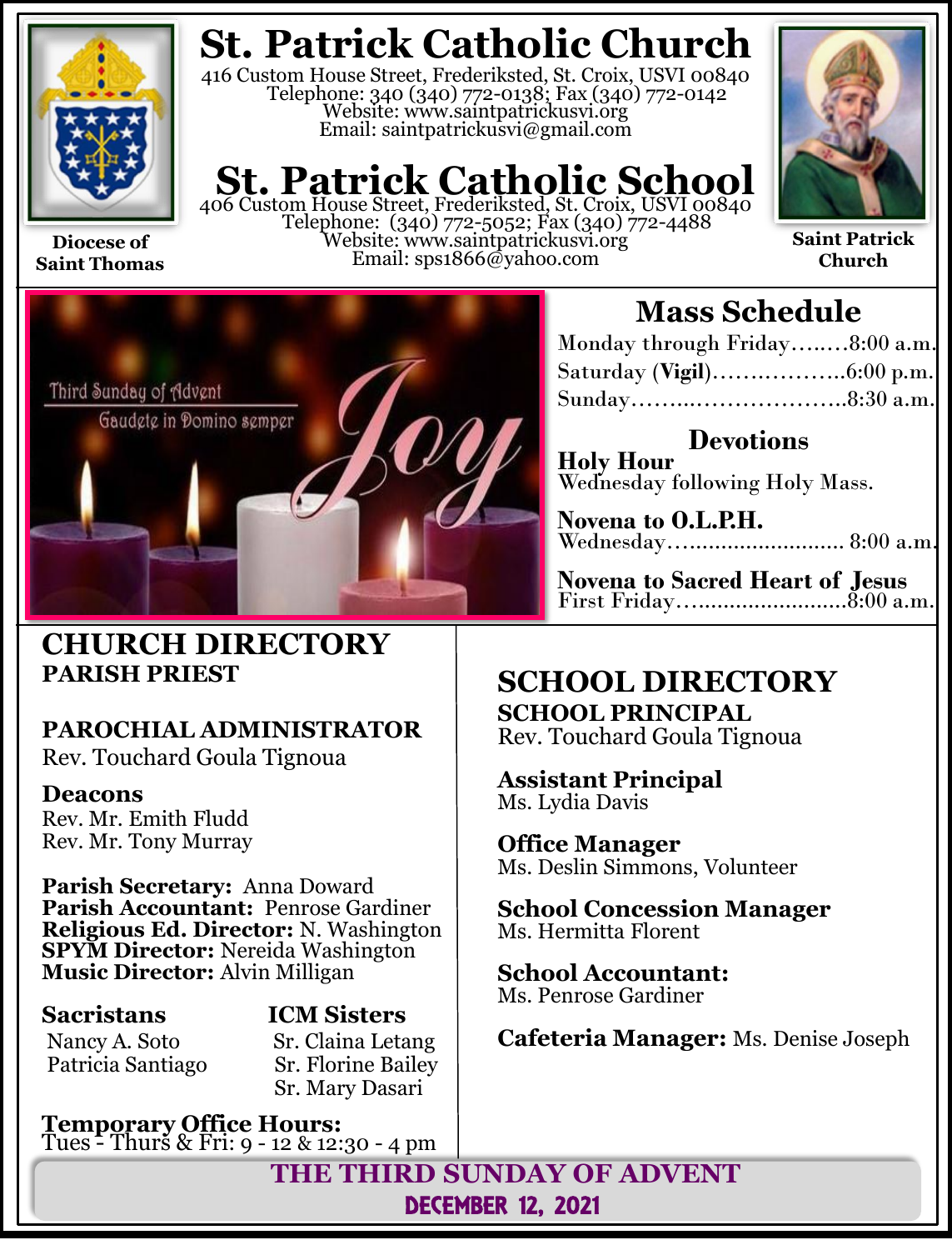## **THE THIRD SUNDAY OF ADVENT DECEMBER 12, 2021**

**SCRIPTURE READINGS** 

## **MASS INTENTIONS**

| where hyperically                                                                          | <b>OF THE WEEK</b>                                               |                                  |
|--------------------------------------------------------------------------------------------|------------------------------------------------------------------|----------------------------------|
| <b>SATURDAY, December 11</b>                                                               |                                                                  |                                  |
| 6:00 PM. + Alicia Suarez, In loving Memory, Rb Family                                      | <b>SUNDAY:</b>                                                   | Zep 3:15-18                      |
|                                                                                            |                                                                  | Phil 4:4-7                       |
| <b>SUNDAY, December 12</b>                                                                 |                                                                  | Lk 3:10-18                       |
| 8:30 AM. - Enid Gustave, God's Guidance & Protection, Rb<br>Enid / Gustave                 | <b>MONDAY:</b>                                                   | Nm 24:2-7,15-17                  |
| - Yolene Marcellin, Birthday Blessings, Rb Family                                          | <b>Saint Lucy, Virgin &amp; Martyr</b>                           | Mt 21:23-27                      |
| MONDAY, December 13                                                                        | <b>TUESDAY:</b>                                                  | Zep 3:1-2,9-13                   |
| 8:00 AM. - Janelle Blackwood, Birthday Blessings, Rb Grandad                               | Saint John of the Cross, Priest &<br><b>Doctor of the Church</b> | Mt 21:28-32                      |
| TUESDAY, December 14                                                                       |                                                                  |                                  |
| 8:00 AM. + Ralph Johnson, Death Anniversary, Rb Eloise<br>Benjamin                         | <b>WEDNESDAY:</b>                                                | Is 45:6-8,18,21-25<br>Lk 7:18-23 |
| <b>WEDNESDAY, December 15</b>                                                              |                                                                  |                                  |
| 8:00 AM. + Elaine Odelia Urgent, Death Remembrance, Rb                                     |                                                                  |                                  |
| Family<br>THURSDAY, December 16<br>8:00 AM. + Calvin L. Perkins, Repose of Soul, Rb Family | <b>THURSDAY</b>                                                  | Is 54:1-10<br>Lk 7:24-30         |
| FRIDAY, December 17                                                                        | <b>FRIDAY</b>                                                    | Gn 49:2,8-10                     |
| 8:00 AM. - Marie Andry, Birthday Blessings, Rb Grandfather                                 |                                                                  | Mt 1:1-17                        |
| <b>SATURDAY, December 18</b>                                                               | <b>SATURDAY:</b>                                                 | Jer 23:5-8                       |
| 6:00 PM - Fr. Touchard Goula Tignoua, Birthday Blessings, Rb<br>Parishioners               |                                                                  | Mt 1:18-25                       |

### *PRAY FOR THE SICK & SHUT-INS*

#### *Please pray that they may find comfort and healing in Christ.*

Steve Alexander, Olivia Anger, Nicholas Andrew, Marilyn Bailey, Eric Belcher, George Bondieumaitre, Debra Bruce, Virginia Burke, Fred Calvillo, William Carino, Ninon Gussman Carr, Norma Carillo, Paulette Christopher, Victorino Cruz, Matthew Donelley, Anna D'Souza, Norma Dyer, Harold Fisher, Sr. Kimberly Fludd, Johnetta Goodloe, Sarah Gordon, Dr. Amy Hardin, Enis Hilaire, Urla Isaac, Lidia Jiminez, , Eleanor Johnson, Alma John, Ann Joseph, Electra Joseph, Edwin Josiah, Jeannie Krigger, T'Agho Lopez, Chamarla Louis, Felina Artigo, Gwendolyn Lucas, Kathleen Smith-Maccow, Marla Matthew, Carlos Matus, Luz Melendez, Beverly Nesbitt, Bevon Nicholas, Marilyn Nicks, Ann Parris, Fr. Simon Peter, Geralda Pickering, Michelle Gibbs Riviere, Carmen Russell, Henrietta Sandy, Jose Manuel Santana, Martha Lena St. Juste, Eric Thomas, Juan Valentin, , Vincent Urgent, Inez Walker, Deacon Oliver Washington, Ann Weikel, Inez Williams, Simeon Williams, Curtis Williams, Joseph Wilson, Ingerborg McIntosh, William Lang, Anita Pulpul & Kemit Lewis, Noel Lercana & Bertille Samuel, Lewis Eugene, & Vilma C. Johnson, Fanny Andrews Clarke, Kesha Tatum.

*(Please call the Church Office to add or remove names to/from this list Church)*

|                                                                                                                                                                                                                                                                                                | <b>SECOND COLLECTION FOR</b>                                                                                                                                    |  |
|------------------------------------------------------------------------------------------------------------------------------------------------------------------------------------------------------------------------------------------------------------------------------------------------|-----------------------------------------------------------------------------------------------------------------------------------------------------------------|--|
| <b>MASS ATTENDANCE – DECEMBER 4th &amp; 5th</b>                                                                                                                                                                                                                                                | THE MONTH OF DECEMBER                                                                                                                                           |  |
| Saturday 6:00pm Holy Mass 43 Sunday 8:30am Holy Mass 90 Total 133                                                                                                                                                                                                                              |                                                                                                                                                                 |  |
| December 8 <sup>th</sup> , Immaculate Conception 23<br>Preserve the Past Campaign in Progress<br>Our Church restoration project is in progress and your contribution is still<br>welcome. Please call the church office or contact a minister of hospitality for<br>the contribution envelope. | School SupportDec 04-05<br>Christmas Flowers Dec.04-05<br>Retirement Fund Religious Dec. 11-12<br>Maintenance Fund Dec. 18-19<br>Capital ImprovementsDec. 18-19 |  |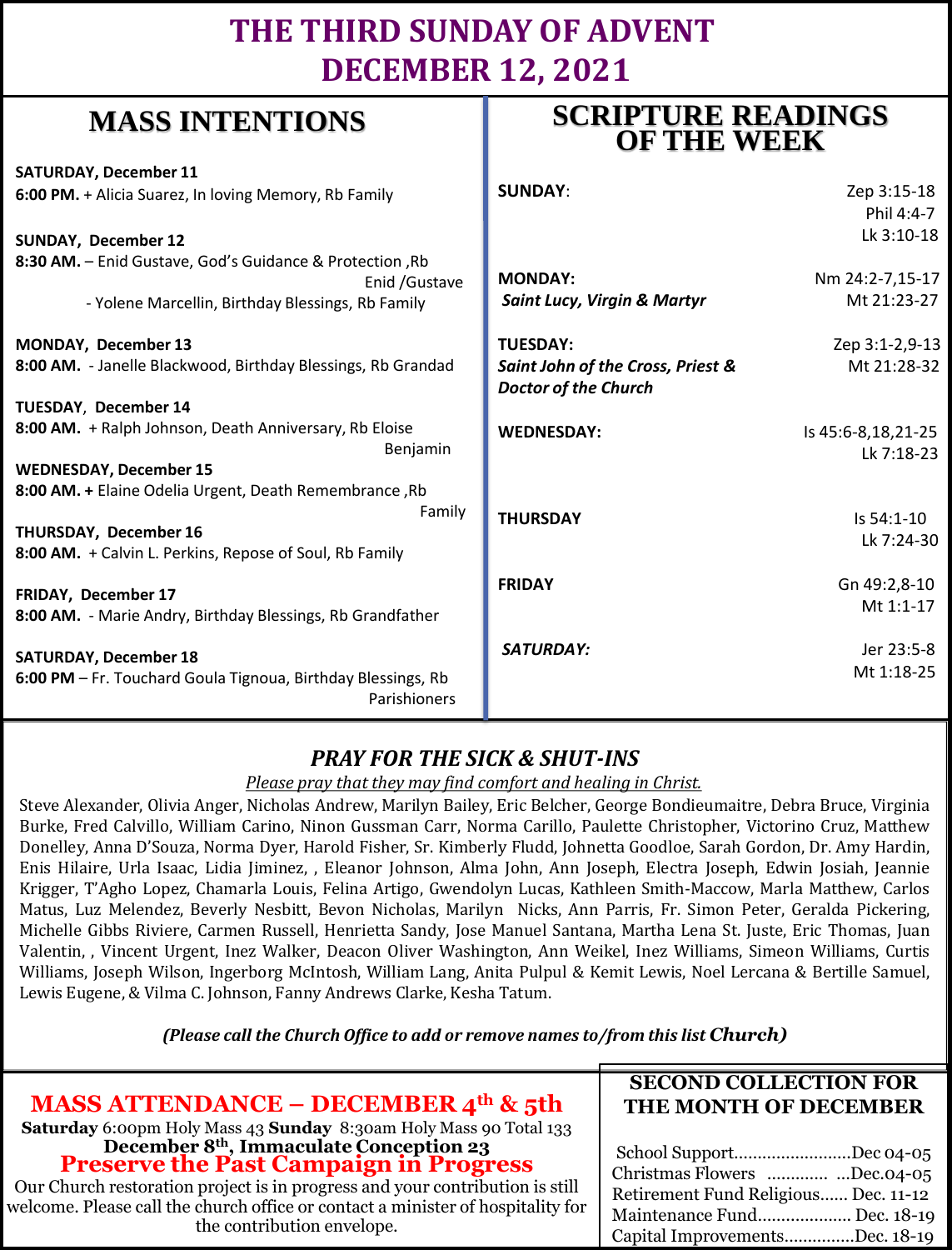## Announcements



#### **Seven Days Sanctuary Lamp Devotion**

The Sanctuary Lamp which burns in the Sanctuary of our church, the reminder of the Lord's Presence in the Most Holy Eucharist, will burn from December 12th to December 18 For Elaine Odelia Urgent, In Loving Memory, requested by Josephine Wiltshire & family.

#### **Counting down to Christmas Raffle!!!**

The drawing date for our Raffle is almost here, just a few weeks away on Christmas Day. It is of utmost importance that you turn in sold Ticket Stubs & Money after weekend Holy Masses or in the church or school office.

#### **Holy Season of Advent**

Gaudete Sunday is upon us, Rejoice, the Lord is near! We'll light the Rose Candle which symbolizes Joy - in anticipation of Joy we will experience at the birth of our Lord Jesus Christ.

#### **Lighting of the Advent Candle (4 th Week of Advent)**

6:00 PM: Lloyd Roberts

8:30 AM: Julia Pankey

#### **Parish Advent Penitential Service**

The Parish Penitential service with the Exposition of the Blessed Sacrament will take place this weekend on Sunday at 3:00pm right here in the church. Individual confession will follow the Exposition. There will be several priests to hear your confession. Parishioners are encouraged to come and participate in this unique opportunity to receive God's Grace of Forgiveness and Spiritual Healing. Come and experience God's Love & Mercy.

#### **Christmas Season & New Year's Holy Mass Schedule 12/24/21 Christmas Eve –The Nativity of the Lord**

**10: 00 PM Carols**

**10:30 PM: Midnight Holy Mass**

- **12/25/21 Christmas Day-The Nativity of the Lord 8:30 AM: Holy Mass**
- **12/26/21 The Holy Family of Jesus, Mary, and Joseph 8:30 AM: Holy Mass**

**12/31/21 New Year's Eve 9:30 to 10:30 PM: Holy Hour 10:30 PM: Midnight Holy Mass**

**1/01/22 New Year's Day-World Day of Prayer & Peace Solemnity of Mary the Holy Mother of God 8:30 AM: Holy Mass.**

#### **2022 Offertory Envelopes**

The 2022 Offertory Envelopes are ready to be picked up at the rear of the church.

**Bulletin announcements must be submitted to the Church Office by Wednesday at noon**

# Parish Information

#### **Sacrament of Baptism**

Fourth Sunday of each month. Please register your children at the Church Office. Present a copy of the child(ren) birth certificate(s). Classes for parents & godparents are on the 1st, 2<sup>nd</sup> and 3<sup>rd</sup> Tuesday from 6:00 p.m. until 7:00 p.m. each month.

#### **Sacrament of Marriage**

Please make arrangements with parish priest 6 months before your wedding.

#### **Confraternity of Christian Doctrine (CCD) Classes**

Classes are held every Sunday during the school year and begin with attendance and instruction in the classroom following 8:30 a.m. Holy Mass.

#### **Rite of Christian Initiation of Adults (RCIA) Classes**

RCIA is the journey of faith by which interested persons become members of the Roman Catholic Church. The program instructs adults to enter into full communion with the Catholic Church through Baptism and/or Confirmation and Holy Communion. To register, please call the church office at (340) 772-0138.

#### **Sacrament of Penance**

Confession is the sacrament that allows us to admit our faults and develop humility, but the most profound part is we get to experience Christ's gift of mercy.

Weekdays……………….…………….... 15 min. before Holy Mass Weekends………………………………. 30 min. before Holy Mass

#### **Funerals**

All funeral services begin at 10:30 a.m. Viewings at 9:30 am. No funerals are held on weekends. Arrangements must be made with the Church before funeral arrangements with the funeral home.

#### **Sacrament of the Anointing of the Sick**

Please call the rectory at (340) 772-0138 whenever a family member or friend is seriously ill or hospitalized.

#### **Parish Registration**

Parishioners who are 18 years and older are invited to register at the Church Office as well as become active and contributing members. We would like to maintain an upto-date listing of all St. Patrick parishioners. Registration also helps in providing quick services for the request and proof of miscellaneous church letters for individuals, Baptism, Confirmation, etc.